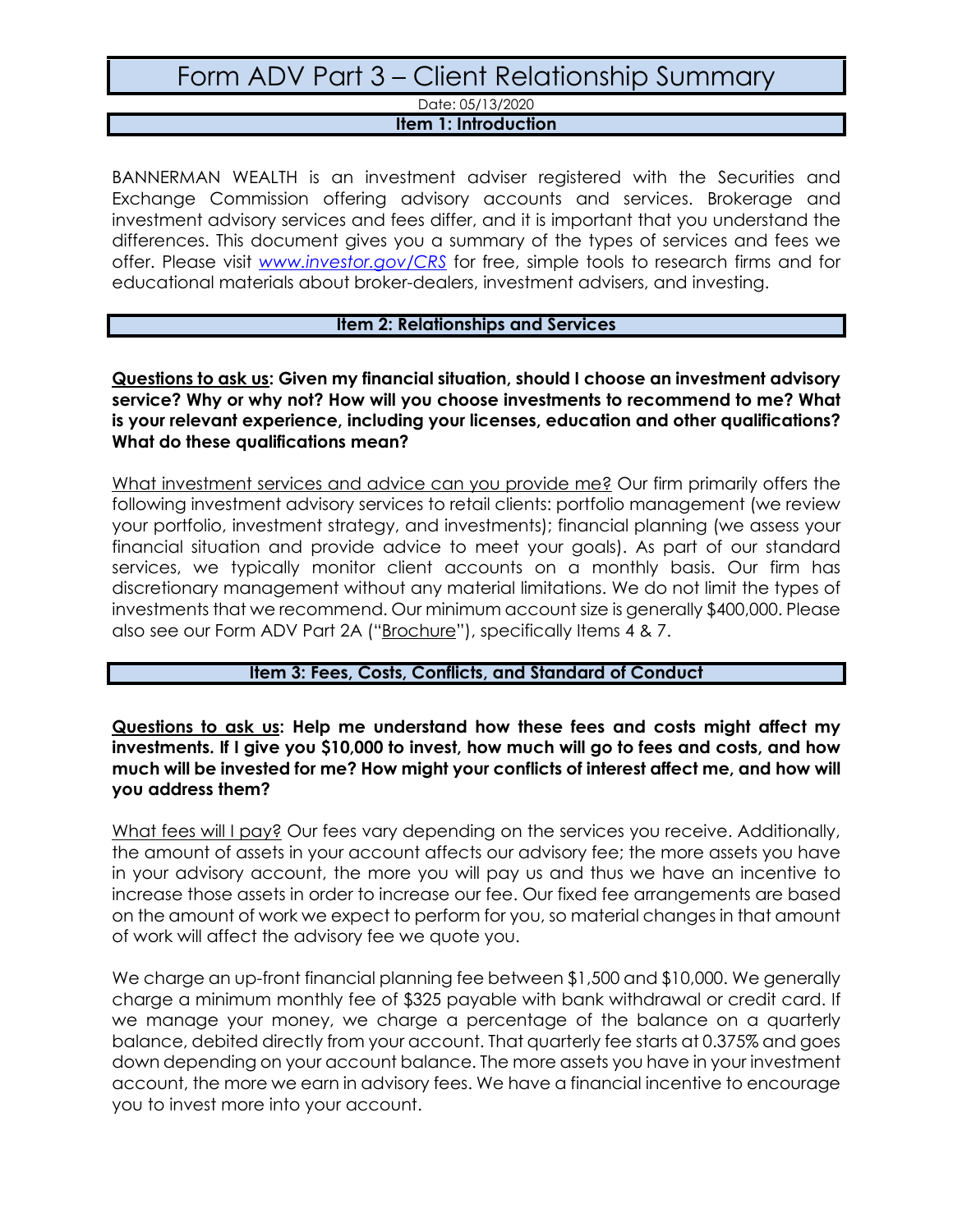Date: 05/13/2020

You'll also pay for the products we purchase. Those products have internal costs, called expense ratios, that affect your overall performance.

Your custodian (Schwab, TD, or Fidelity) may impose an account or trading fee, as well.

If you invest \$1,000,000 in an account we manage, you will pay us \$325 per month plus \$1,687.50 per quarter (1,000,000 minus 250,000 = 750,000 times 0.90% divided by four).

You will pay fees and costs whether you make or You pay our fees even if you do not have any transactions and the advisory fee paid to us generally does not vary based on the type of investments selected. Please also see Items 4, 5, 6, 7 & 8 of our [Brochure.](https://adviserinfo.sec.gov/firm/summary/284677)

Some investments (e.g., mutual funds, variable annuities, etc.) impose additional fees (e.g., transactional fees and product-level fees) that reduce the value of your investment over time. The same goes for any additional fees you pay to a custodian. Additionally, you will pay transaction fees, if applicable, when we buy or sell an investment for your account.**You will pay fees and costs whether you make or lose money on your investments. Fees and costs will reduce any amount of money you make on your investments over time. Please make sure you understand what fees and costs you are paying.** Please also see our **[Brochure](https://adviserinfo.sec.gov/firm/summary/284677)** for additional details.

What are your legal obligations to me when acting as my investment adviser? How else does your firm make money and what conflicts of interest do you have?: When we act as your investment adviser, we have to act in your best interest and not put our interest ahead of yours. At the same time, the way we make money creates some conflicts with your interests. You should understand and ask us about these conflicts because they can affect the investment advice we provide you. Here are some examples to help you understand what this means (see heading immediately below).

How do your financial professionals make money? Primarily, we and our financial professionals receive cash compensation from the advisory services we provide to you because of the advisory fees we receive from you. This compensation may vary based on different factors, such as those listed above in this Item. Please also see Item 10 of our [Brochure](https://adviserinfo.sec.gov/firm/summary/284677) for additional details.

#### **Item 4: Disciplinary History**

#### **Questions to ask us: As a financial professional, do you have any disciplinary history? For what type of conduct?**

Do you or your financial professionals have legal or disciplinary history? We do not have legal and disciplinary events. Visit *<https://www.investor.gov/>* for a free, simple search tool to research us and our financial professionals.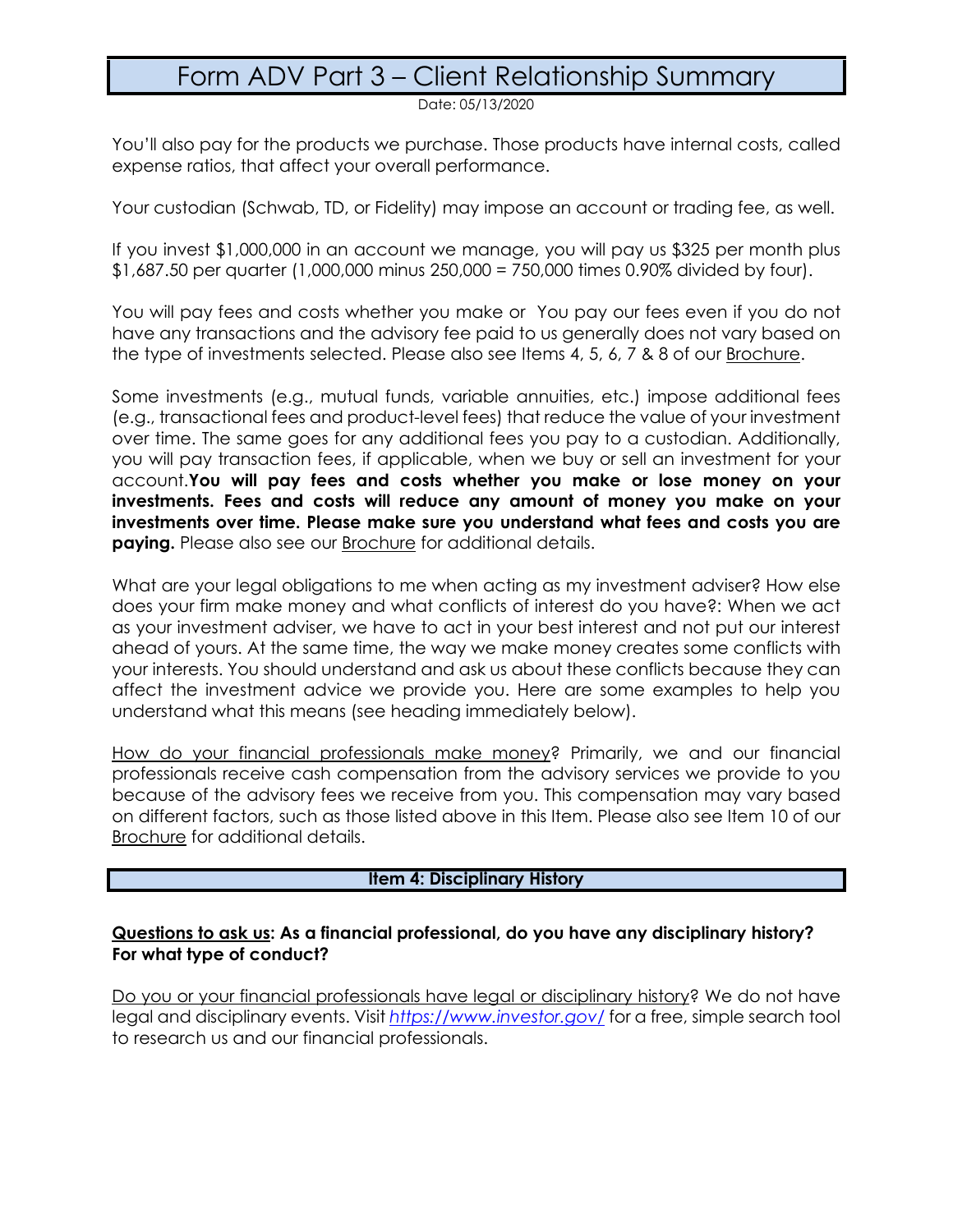Date: 05/13/2020

### **Item 5: Additional Information**

**Questions to ask us: Who is my primary contact person? Is he or she a representative of an investment adviser or a broker-dealer? Who can I talk to if I have concerns about how this person is treating me?**

For additional information on our advisory services**, see our [Brochure](https://adviserinfo.sec.gov/firm/summary/284677) available at <https://adviserinfo.sec.gov/firm/summary/284677> and any individual brochure supplement** your representative provides. If you have any questions, need additional upto-date, or want another copy of this Client Relationship Summary, then please contact us at 248.912.1150.